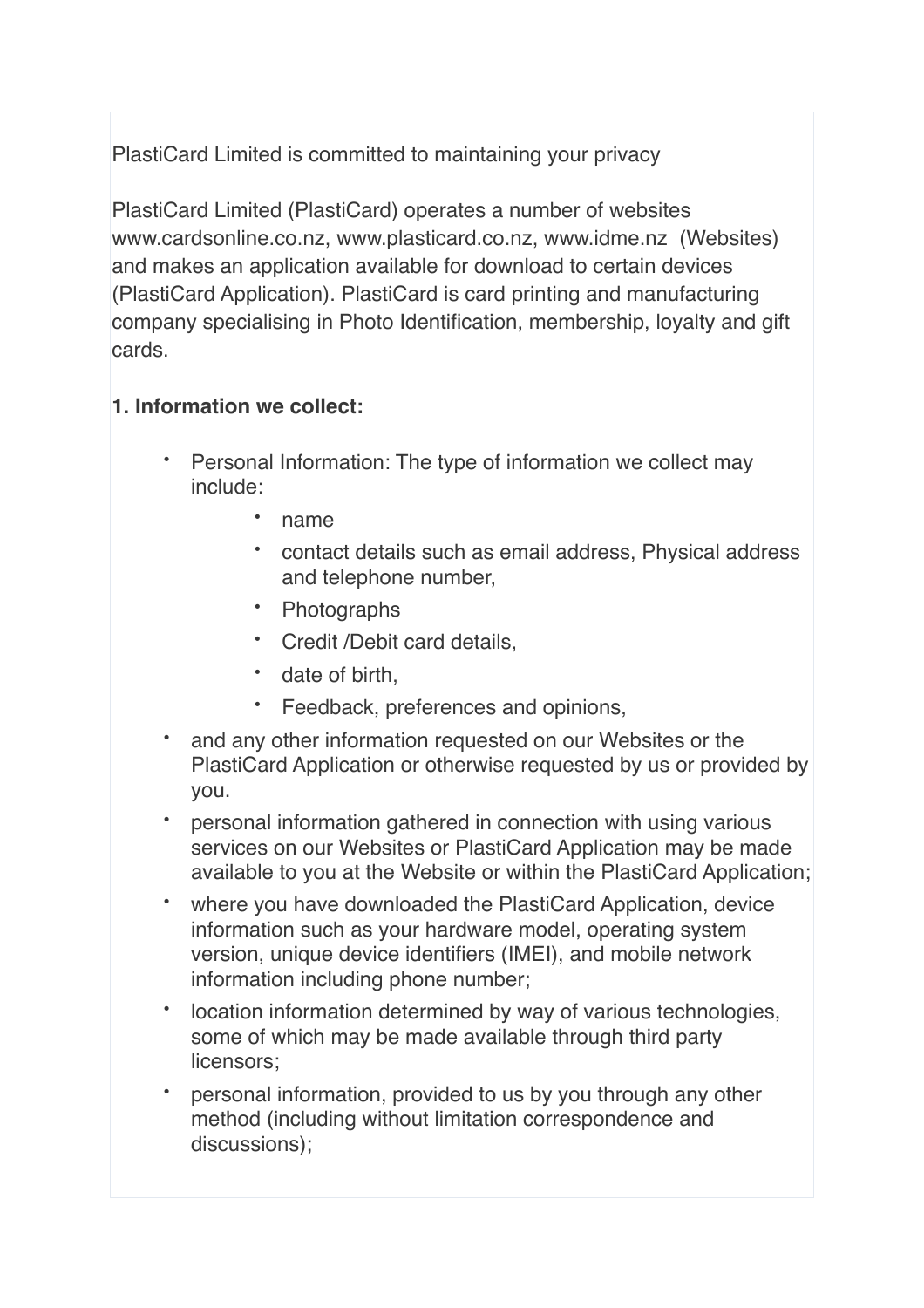- information collected by us through click tracking in relation to your use of the Website, including the content you upload and the content you access; and
- aggregated data, which tracks traffic to the Website and cookies, which are pieces of information transferred to your computer hard drive for record keeping (such as your preferences on our Website).

#### **2. Use of personal information**

We collect and use the information for purposes including:

- to contact and communicate with you;
- for internal record keeping;
- for market research and business development including website development;
- marketing including direct marketing;
- invoicing and billing you; and

#### **3. Disclosure of personal information**

We may disclose personal information:

- for the purpose of providing information, products, services or marketing to customers;
- to credit reporting agencies and courts, tribunals, regulatory authorities where customers fail to pay for goods or services provided by us to them;
- to courts, tribunals, regulatory authorities, and law enforcement officers as required by law, in connection with any actual or prospective legal proceedings, or in order to establish, exercise or defend our legal rights; and
- to third parties, including agents or sub-contractors, who assist us in providing information, products, services or direct marketing to you. This may include parties located, or that store data, outside of New Zealand

Where we disclose your personal information to third parties for these purposes, we will request that the third party follow this Privacy Policy regarding handling of your personal information.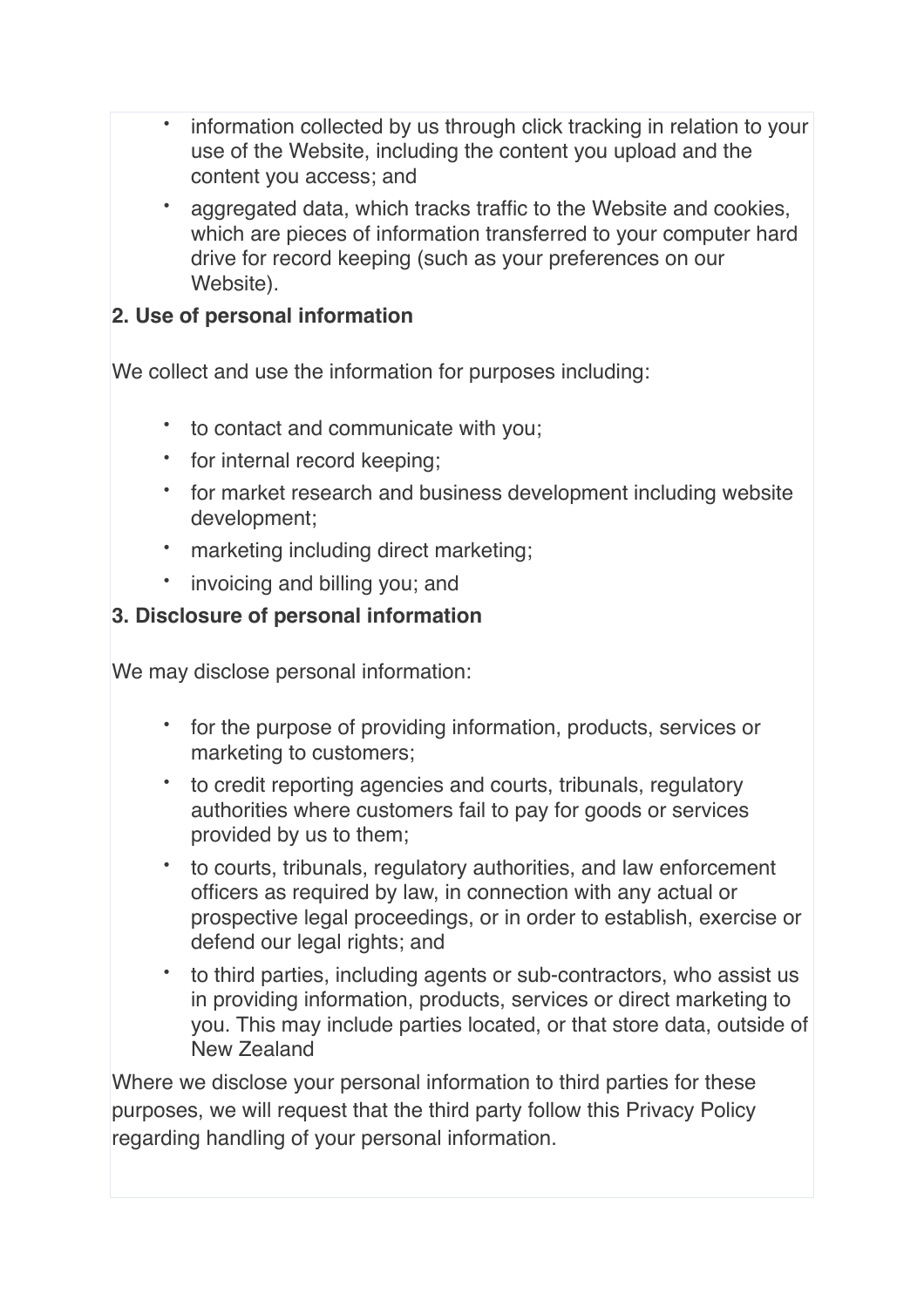If there is a change of control of our business or a sale or transfer of business assets, we reserve the right to transfer to the extent permissible at law our user databases, together with any personal information and nonpersonal information contained in those databases. This information may be disclosed to a potential purchaser. We would seek to only disclose information in good faith and where we have sought to maintain confidentiality.

# **4. Cookies and Tracking**

In order for PlastiCard to ensure that we are providing the best possible consumer experience on the Website and within the PlastiCard Application, we collect and track certain user information. When you visit the Website, our server may send a cookie to your computer. This cookie would be intended to store a limited amount of information about your site visit. The cookie tracks aggregate information on how our site is being used, including session counts, navigation patterns, and pages visited (Aggregate Data). These cookies, do not store any personal information as you browse the site. When you submit a question, we store your cookie identification in our system. This cookie allows our site to recognise you when you return.

PlastiCard may also utilise Google Analytics to track Aggregate Data about how our site is being used and/or non-personal user interaction data (including how you interact with the content and marketing initiatives) when you use the PlastiCard Application. Google Analytics track anonymous user information, including the number of visitors to the Website, operating systems, Internet Provider addresses (if publicly available), and browser type. Web Logs are maintained only on PlastiCard servers and do not store or place anything on the user's computer. Please see http:// www.google.com/analytics for more information.

PlastiCard may sell, disclose or otherwise use Aggregate Data gathered on the Website or within the Customer Application to third parties for general marketing and demographic purposes. This data, when shared on an aggregated basis, does not include any of your personal information.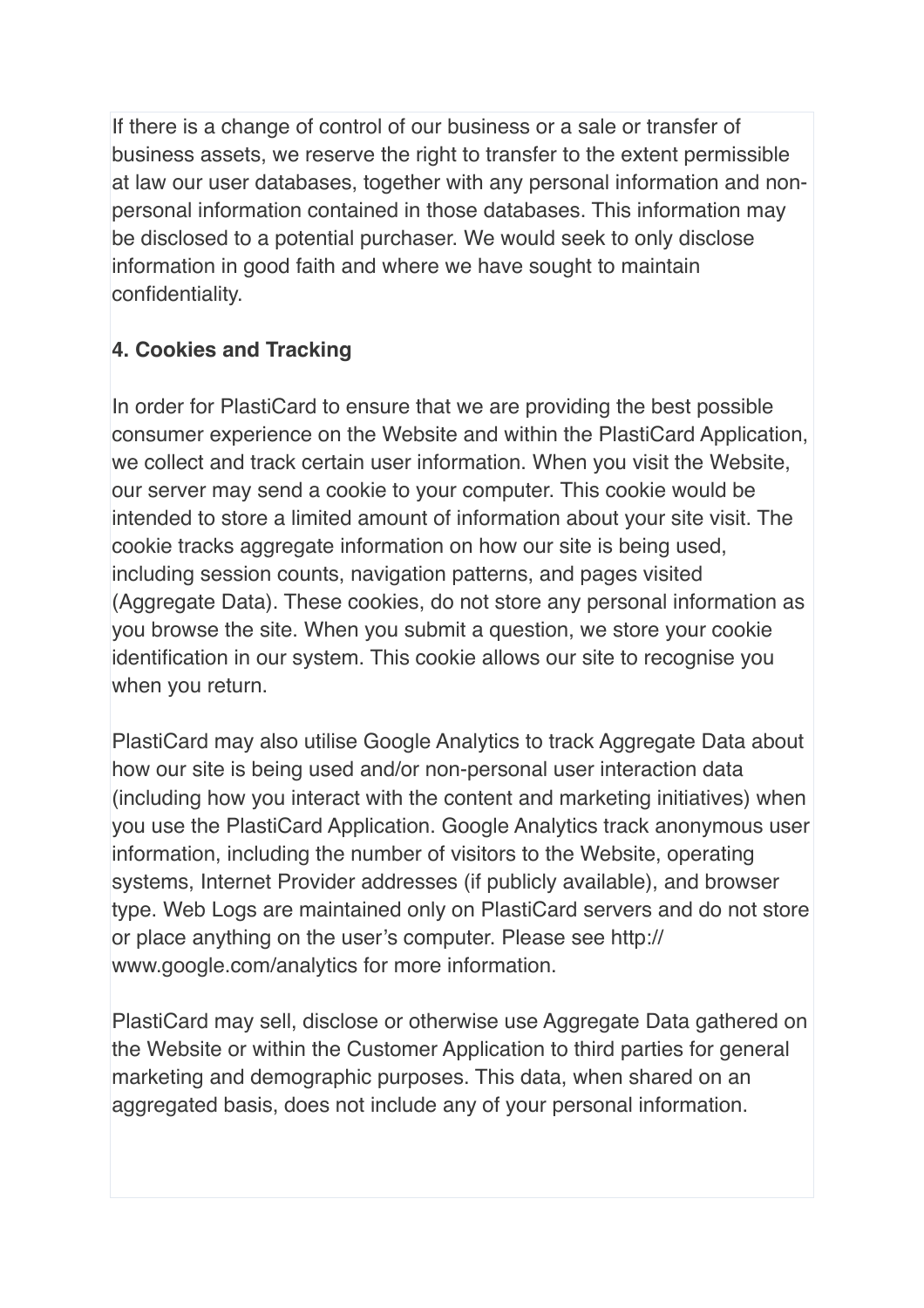If you come to the PlastiCard Website from an online banner ad, an anonymous identification number may be passed to the Website. This information cannot be used to gather any personal information about you. It will only allow us to track the overall effectiveness of our online advertising, marketing and banner advertisement campaigns.

# **5. Links**

The Websites and/or PlastiCard Application may contain links to other websites or applications that are owned and operated by third parties that are not affiliated with us. When you use those links, you leave the Website or PlastiCard Application (as applicable) and we are unable to control how the owners of the websites or applications you link to handle any information they gather about you, including their privacy practices and use of cookies. This Privacy Policy applies only to the Website and PlastiCard Application and does not govern activities on linked websites or applications. We encourage you to review the privacy policy of any other website or application you visit to understand its owner's practices on how it collects, uses and discloses your information.

# **6. Security**

PlastiCard uses extensive and sophisticated secure technology to protect your data and transmissions between you and PlastiCard. Transmission between browsers and our web server is implemented using either Secure Sockets Layer (SSL) technology or PlastiCard's proprietary mobile application that utilizes SSL-encrypted communication. This technology requires an SSL-capable browser. Although PlastiCard has taken these reasonable and appropriate measures to ensure that your personal information is delivered and disclosed only as set out above, no data transmission over the Internet can be guaranteed to be completely secure. PlastiCard cannot ensure or warrant the security of any information you transmit or receive through the Website or PlastiCard Application. These activities are conducted at your own risk.

# **7. Changes to Privacy Policy**